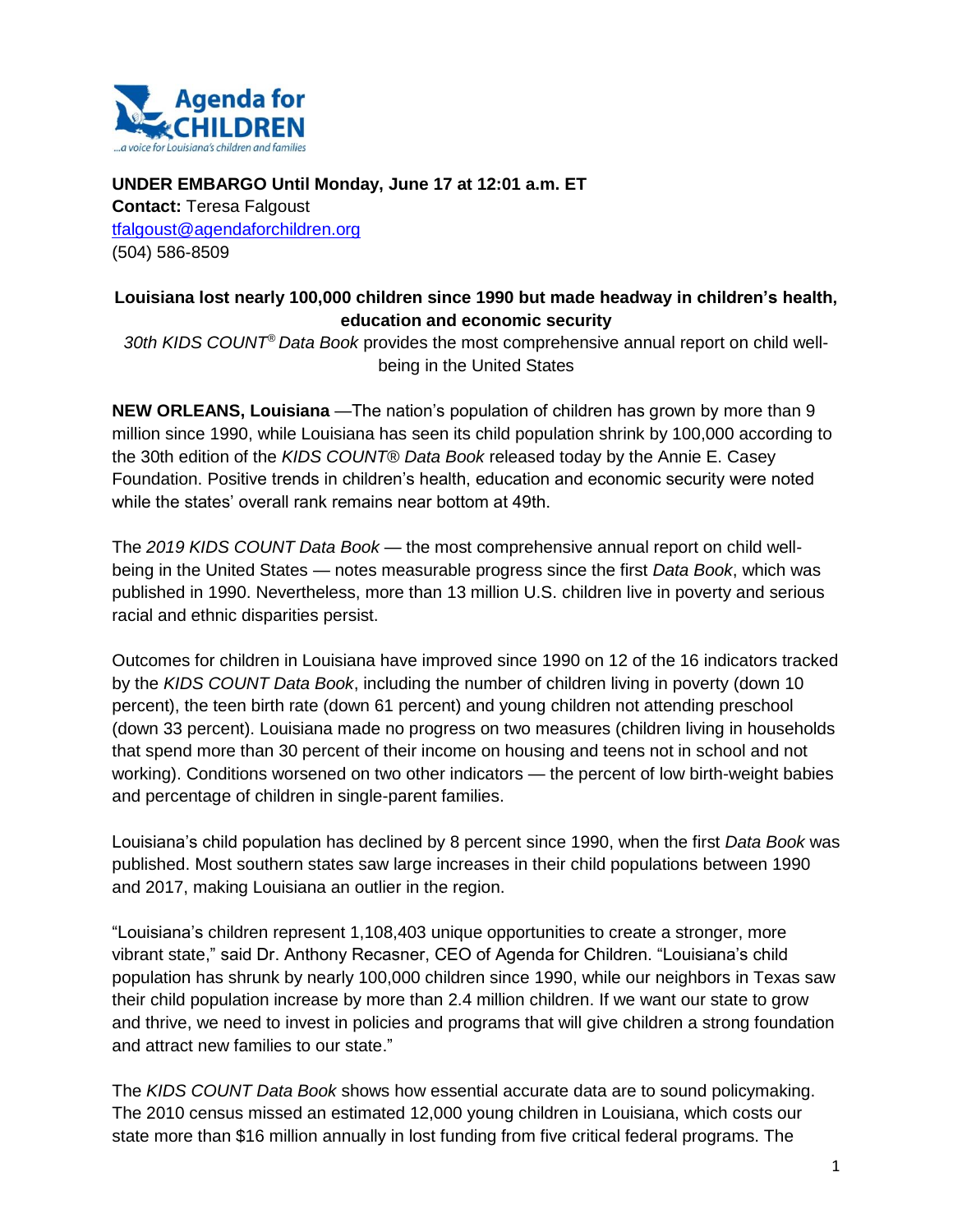upcoming count may miss even more if young children are not a priority. The stakes are high: 55 major federal programs, including Head Start and the Children's Health Insurance Program, allocate more than \$880 billion each year based on census data. Louisiana has a particularly high rate of young children who live in "hard-to-count" communities (36 percent), which increases the risk of having another undercount of young children in 2020.

"Our kids are counting on us to get an accurate census in 2020," said Dr. Recasner. "Without a coordinated complete count effort, we run the risk of missing thousands of children once again in the next census. If that happens, Louisiana will essentially forfeit millions of dollars that our children need for education, health, nutrition and safety. As a state that's ranked 49th in child well-being, we simply cannot afford to leave a dime for children on the table."

The annual *KIDS COUNT® Data Book* from the Annie E. Casey Foundation uses 16 indicators to rank each state across four domains — health, education, economic well-being and family and community — as an assessment of child well-being. Louisiana ranks:

- **50th in economic well-being.** With 28 percent of children living in poverty, Louisiana was one of just three states where child poverty was higher in 2017 than in 2010. (The national average is 18 percent.) Louisiana had the nation's highest child-poverty rate in 2017.
- **48th in education.** Louisiana's strongest education indicator was the number of 3- and 4-year-olds attending preschool at 52 percent, earning the state a ranking of eighth on that measure. Despite the positive ranking, additional local, state and federal investments are needed to provide quality early experiences to the restof Louisiana's young children not enrolled in preschool, including children under the age of 3, who are even less likely to have access to early care and education.
- **48th in the family and community domain.** Thirteen percent of Louisiana children live in families where the household head lacks a high school diploma — a 57 percent decrease over three decades. Where Louisiana's rate was higher than the national average in 1990, it is now at the national average and has continued to show significant declines in the past few years. Children whose parents have at least a high school diploma tend to have better outcomes on a wide range of measures, from reading proficiency to economic well-being, making this a positive sign for the state's future.
- **42nd in health.** Louisiana's best ranking was on the health domain, due in part to its success in connecting 97 percent of children to health insurance and maintaining low rates of drug and alcohol abuse among teenagers. The state is ranked 49th for the percentage of babies born at low birth weight; the rate in 2017 (10.7 percent) was exactly the same as it was in 2010. Despite the lack of recent progress, Louisiana's Medicaid expansion promises to have a long-term positive impact on birth outcomes because improvements in women's health are likely to improve birth outcomes.

"Louisiana needs to build upon its successes to create an opportunity-rich community that's ready to support the children and families who live here and attract newcomers," said Dr. Recasner. "We were the first southern state to pass a refundable state EITC and we are one of the only southern states to connect more parents to health care through Medicaid expansion.